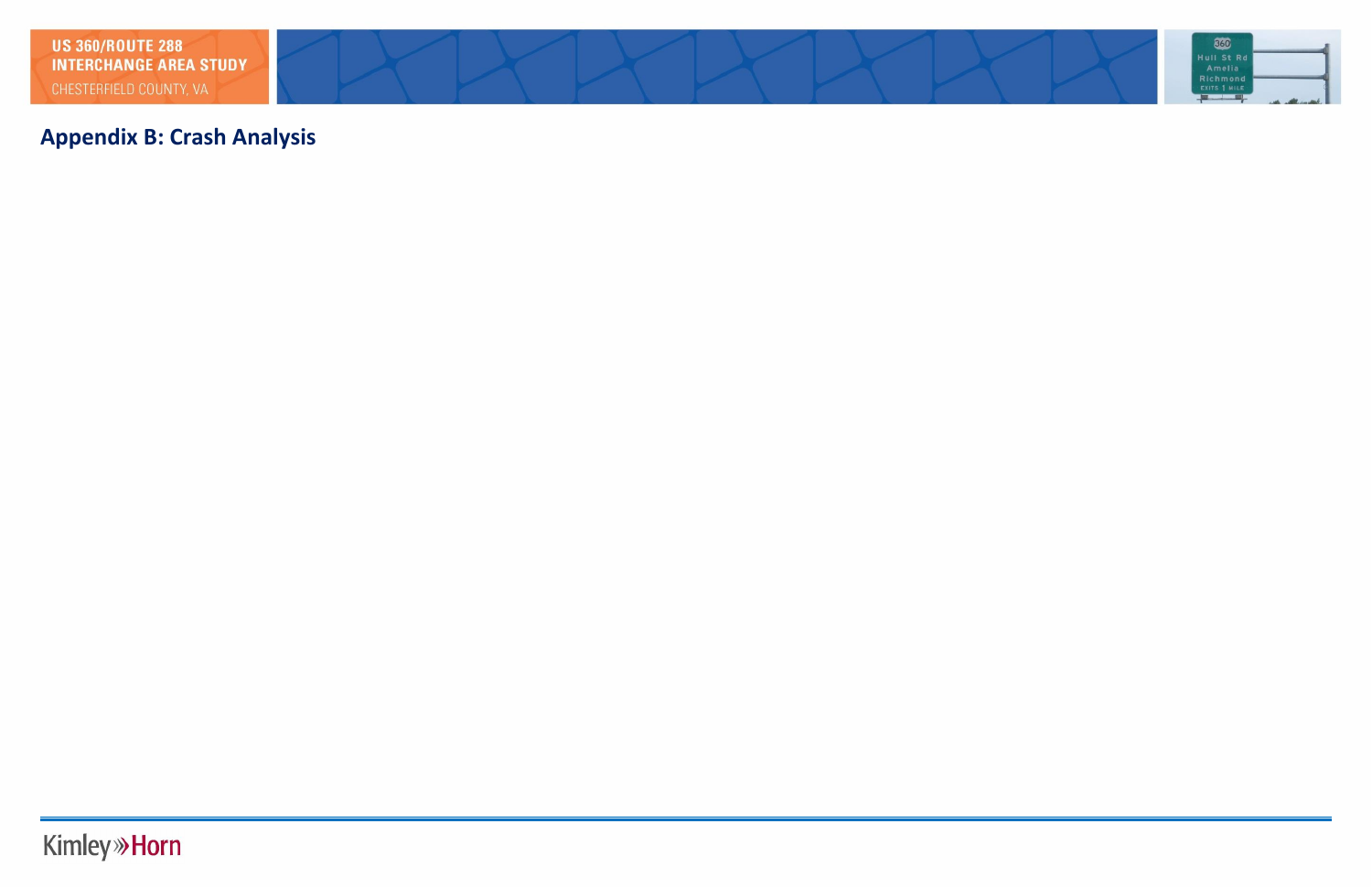## **US 360/Route 288 Interchange Area Study Norhtbound Route 288 Crash Data Summary**

|              |                                               | <b>Peak Hour</b> |                 |     | <b>Light Conditions</b> |             |            | <b>Pavement Condition</b> |       |                               |     | <b>Weather Condition</b>               |              |              | Type of Collision |       |                                                  |         |                      |                    | <b>Severity</b> |               |                                          |                                             |
|--------------|-----------------------------------------------|------------------|-----------------|-----|-------------------------|-------------|------------|---------------------------|-------|-------------------------------|-----|----------------------------------------|--------------|--------------|-------------------|-------|--------------------------------------------------|---------|----------------------|--------------------|-----------------|---------------|------------------------------------------|---------------------------------------------|
| Year         | <b>AM Peak</b><br>$(6 - 10$ AM) $(3 - 7)$ PM) | <b>PM Peak</b>   | <b>Off Peak</b> | Day | Dawn,<br><b>Dusk</b>    | <b>Dark</b> | <b>Dry</b> | Wet                       | Other | <b>Clear</b><br><b>Cloudy</b> | Fog | Rain, Mist, Snow<br><b>Sleet, Hail</b> | <b>Other</b> | Year         | Rear End          | Angle | Sideswipe - Fixed-<br>Same<br>Direction Off-Road | Object, | Deer/Other<br>Animal | <b>Backed Into</b> | Fatal           | <b>Injury</b> | <b>Property</b><br><b>Damage</b><br>Only | <b>Total</b><br><b>Number</b><br>of Crashes |
| 2010         |                                               |                  |                 |     |                         |             |            |                           |       |                               |     |                                        |              | 2010         |                   |       |                                                  |         |                      |                    |                 |               |                                          |                                             |
| 2011         |                                               |                  |                 |     |                         |             |            |                           |       |                               |     |                                        |              | 2011         |                   |       |                                                  |         |                      |                    |                 |               |                                          |                                             |
| 2012<br>2013 |                                               |                  |                 |     |                         |             |            |                           |       |                               |     |                                        |              | 2012         |                   |       |                                                  |         |                      |                    |                 |               |                                          |                                             |
|              |                                               |                  |                 |     |                         |             |            |                           |       |                               |     |                                        |              | 2013         |                   |       |                                                  |         |                      |                    |                 |               |                                          |                                             |
| <b>TOTAL</b> |                                               | חל               |                 |     |                         |             |            |                           |       |                               |     |                                        |              | <b>TOTAL</b> |                   |       |                                                  |         |                      |                    |                 |               | 29                                       |                                             |

|              |                     | <b>Peak Hour</b>               |                 |     | <b>Light Conditions</b> |             |     | <b>Pavement Condition</b> |             |                         |            | <b>Weather Condition</b>   |     |              |              | Type of Collision |       |                                         |                                             |                             |                    | <b>Severity</b> |               |                                          |                                             |
|--------------|---------------------|--------------------------------|-----------------|-----|-------------------------|-------------|-----|---------------------------|-------------|-------------------------|------------|----------------------------|-----|--------------|--------------|-------------------|-------|-----------------------------------------|---------------------------------------------|-----------------------------|--------------------|-----------------|---------------|------------------------------------------|---------------------------------------------|
| Year         | AM<br>$(6 - 10$ AM) | <b>PM Peak</b><br>$(3 - 7 PM)$ | <b>Off Peak</b> | Day | Dawn,<br><b>Dusk</b>    | <b>Dark</b> | Dry | Wet                       | <b>Misc</b> | Clear,<br><b>Cloudy</b> | <b>Fog</b> | Rain, Mist,<br>Sleet, Hail |     | <b>Other</b> | Year         | Rear End          | Angle | Sideswipe -<br>Same<br><b>Direction</b> | <b>Fixed</b><br>Object -<br><b>Off Road</b> | Deer/Other<br><b>Animal</b> | <b>Backed Into</b> | Fatal           | <b>Injury</b> | <b>Property</b><br><b>Damage</b><br>Only | <b>Total</b><br><b>Number</b><br>of Crashes |
| 2010         | 36%                 | 20%                            | 43%             | 29% | 33%                     | 29%         | 26% | 25%                       | 67%         | 25%                     | #DIV/0     | 33%                        | 67% | #DIV/0!      | 2010         | 17%               | 50%   | 25%                                     | 38%                                         | 100%                        | 0%                 | #DIV/0!         | 22%           | 31%                                      | 29%                                         |
| 2011         | 36%                 | 20%                            | 14%             | 21% | 33%                     | 29%         | 29% | 0%                        | 0%          | 28%                     | #DIV/0!    | 0%                         | 0%  | #DIV/0!      | 2011         | 22%               | 17%   | 25%                                     | 25%                                         | 0%                          | 100%               | #DIV/0!         | 33%           | 21%                                      | 24%                                         |
| 2012         | 18%                 | 35%                            | 29%             | 32% | 33%                     | 14%         | 29% | 50%                       | 0%          | 28%                     | #DIV/0!    | 67%                        | 0%  | #DIV/0!      | 2012         | 33%               | 33%   | 25%                                     | 25%                                         | 0%                          | 0%                 | #DIV/0!         | 33%           | 28%                                      | 29%                                         |
| 2013         | 9%                  | 25%                            | 14%             | 18% | 0%                      | 29%         | 16% | 25%                       | 33%         | 19%                     | #DIV/0!    | 0%                         | 33% | #DIV/0!      | 2013         | 28%               | 0%    | 25%                                     | 13%                                         | 0%                          | 0%                 | #DIV/0!         | 11%           | 21%                                      |                                             |
| <b>TOTAL</b> | 29%                 | 53%                            | 18%             | 74% | 8%                      | 18%         | 82% | 11%                       | 8%          | 84%                     | 0%         | 8%                         | 8%  | 0%           | <b>TOTAL</b> | 47%               | 16%   | 11%                                     | 21%                                         | 3%                          |                    | 0%              | 24%           | 76%                                      | 100%                                        |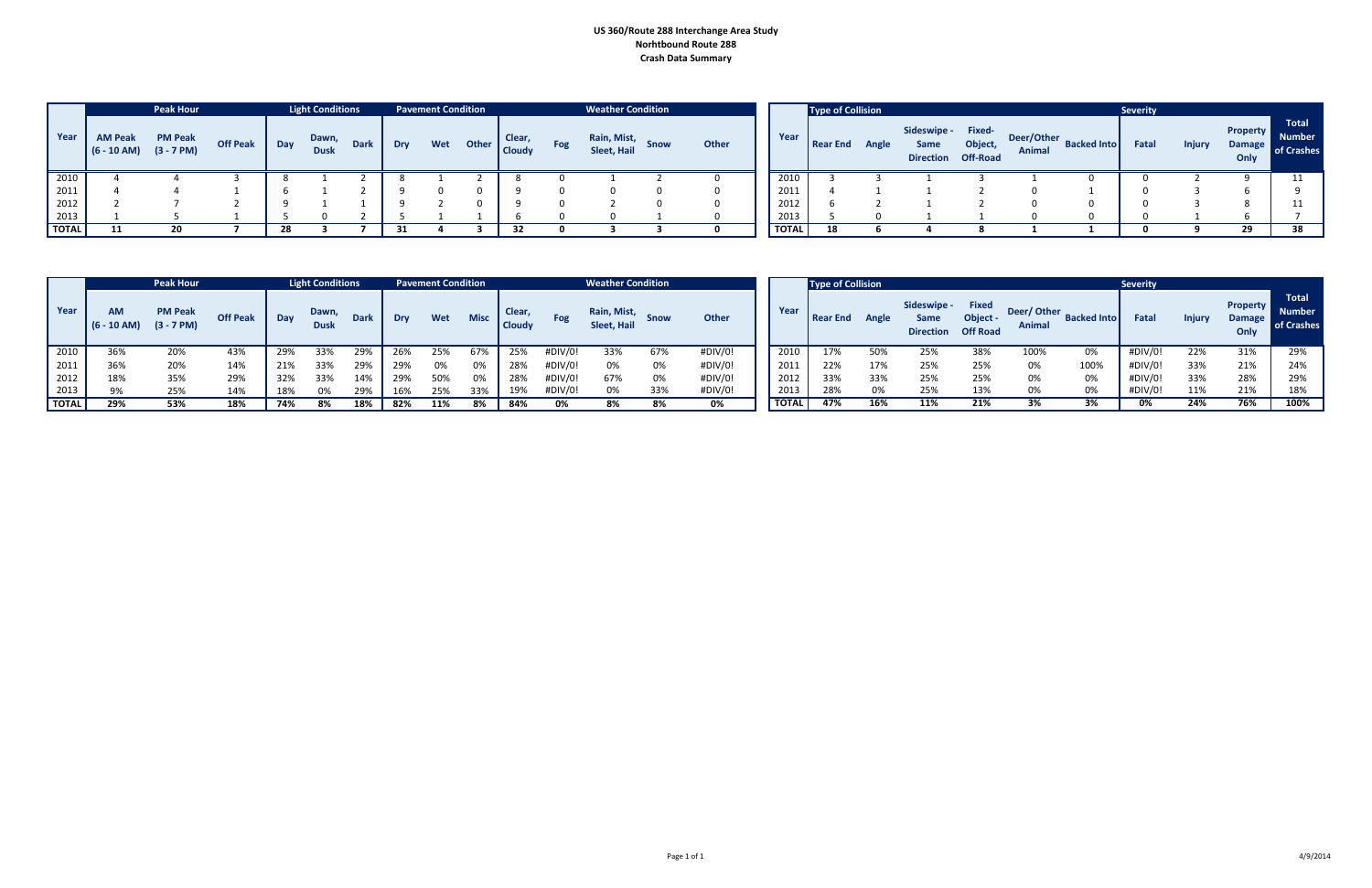## **US 360/Route 288 Interchange Area Study Southbound Route 288 Crash Data Summary**

|              |                                               | <b>Peak Hour</b> |          |     | <b>Light Conditions</b> |             |            | <b>Pavement Condition</b> |       |                               |            | <b>Weather Condition</b>   |             |       |              | Type of Collision |       |                                                  |         |                      |                          | <b>Severity</b> |               |                                          |                                             |
|--------------|-----------------------------------------------|------------------|----------|-----|-------------------------|-------------|------------|---------------------------|-------|-------------------------------|------------|----------------------------|-------------|-------|--------------|-------------------|-------|--------------------------------------------------|---------|----------------------|--------------------------|-----------------|---------------|------------------------------------------|---------------------------------------------|
| Year         | <b>AM Peak</b><br>$(6 - 10$ AM) $(3 - 7)$ PM) | <b>PM Peak</b>   | Off Peak | Day | Dawn,<br><b>Dusk</b>    | <b>Dark</b> | Dry        | Wet                       | Other | <b>Clear</b><br><b>Cloudy</b> | <b>Fog</b> | Rain, Mist,<br>Sleet, Hail | <b>Snow</b> | Other | Year         | Rear End          | Angle | Sideswipe - Fixed-<br>Same<br>Direction Off-Road | Object, | Deer/Other<br>Animal | Non-<br><b>Collision</b> | Fatal           | <b>Injury</b> | <b>Property</b><br><b>Damage</b><br>Only | <b>Total</b><br><b>Number</b><br>of Crashes |
| 2010         |                                               |                  |          |     |                         |             |            |                           |       |                               |            |                            |             |       | 2010         |                   |       |                                                  |         |                      |                          |                 |               | 11                                       |                                             |
| 2011         |                                               | 18               |          |     |                         |             |            |                           |       | 19                            |            |                            |             |       | 2011         |                   |       |                                                  |         |                      |                          |                 |               | 18                                       |                                             |
| 2012         |                                               |                  |          |     |                         |             | <b>D</b> 1 |                           |       | $\mathbf{r}$                  |            |                            |             |       | 2012         |                   |       |                                                  |         |                      |                          |                 |               | 12                                       |                                             |
| 2013         |                                               |                  |          |     |                         |             | $\sim$     |                           |       | $\mathbf{a}$                  |            |                            |             |       | 2013         |                   |       |                                                  |         |                      |                          |                 |               | 1 E                                      |                                             |
| <b>TOTAL</b> |                                               |                  |          |     |                         |             | - 82       |                           |       |                               |            |                            |             |       | <b>TOTAL</b> |                   |       |                                                  |         |                      |                          |                 |               | -56                                      |                                             |

|              |                            | <b>Peak Hour</b>               |                 |     | <b>Light Conditions</b> |             |     | <b>Pavement Condition</b> |             |                         |            | <b>Weather Condition</b>   |      |              |       | Type of Collision |       |                                         |                                             |                             |                          | <b>Severity</b> |               |                                          |                                             |
|--------------|----------------------------|--------------------------------|-----------------|-----|-------------------------|-------------|-----|---------------------------|-------------|-------------------------|------------|----------------------------|------|--------------|-------|-------------------|-------|-----------------------------------------|---------------------------------------------|-----------------------------|--------------------------|-----------------|---------------|------------------------------------------|---------------------------------------------|
| Year         | <b>AM</b><br>$(6 - 10 AM)$ | <b>PM Peak</b><br>$(3 - 7 PM)$ | <b>Off Peak</b> | Day | Dawn,<br><b>Dusk</b>    | <b>Dark</b> | Dry | Wet                       | <b>Misc</b> | Clear,<br><b>Cloudy</b> | <b>Fog</b> | Rain, Mist,<br>Sleet, Hail |      | <b>Other</b> | Year  | Rear End          | Angle | Sideswipe -<br>Same<br><b>Direction</b> | <b>Fixed</b><br>Object -<br><b>Off Road</b> | Deer/Other<br><b>Animal</b> | Non-<br><b>Collision</b> | Fatal           | <b>Injury</b> | <b>Property</b><br><b>Damage</b><br>Only | <b>Total</b><br><b>Number</b><br>of Crashes |
| 2010         | 45%                        | 10%                            | 37%             | 18% | 0%                      | 37%         |     | 0%                        | 33%         | 25%                     | #DIV/0!    | 0%                         | 0%   | #DIV/0!      | 2010  | 14%               | 29%   | U%                                      | 48%                                         | 33%                         |                          | 0%              | 29%           | 20%                                      | 23%                                         |
| 2011         | 27%                        | 35%                            | 13%             | 29% | 25%                     | 23%         | 23% | 75%                       | 0%          | 23%                     | #DIV/0!    | 75%                        | 0%   | #DIV/0!      | 2011  | 35%               | 14%   | 33%                                     | 14%                                         | 17%                         |                          | 100%            | 14%           | 32%                                      | 27%                                         |
| 2012         | 9%                         | 29%                            | 23%             | 22% | 25%                     | 30%         |     | 13%                       | 33%         | 26%                     | #DIV/0!    | 13%                        | 0%   | #DIV/0!      | 2012  | 22%               | 43%   | 33%                                     | 19%                                         | 33%                         |                          | 0%              | 31%           | 21%                                      | 25%                                         |
| 2013         | 18%                        | 27%                            | 27%             | 31% | 50%                     | 10%         | 27% | 13%                       | 33%         | 26%                     | #DIV/0!    | 13%                        | 100% | #DIV/0!      | 2013  | 29%               | 14%   | 33%                                     | 19%                                         | 17%                         |                          | 0%              | 26%           | 27%                                      | 26%                                         |
| <b>TOTAL</b> | 12%                        | 56%                            | 32%             | 59% | 9%                      | 32%         | 88% |                           | 3%          | 90%                     | 0%         | 9%                         |      | 0%           | TOTAL | 53%               | 8%    | 6%                                      | 23%                                         | 6%                          |                          | 2%              | 38%           | 60%                                      | 100%                                        |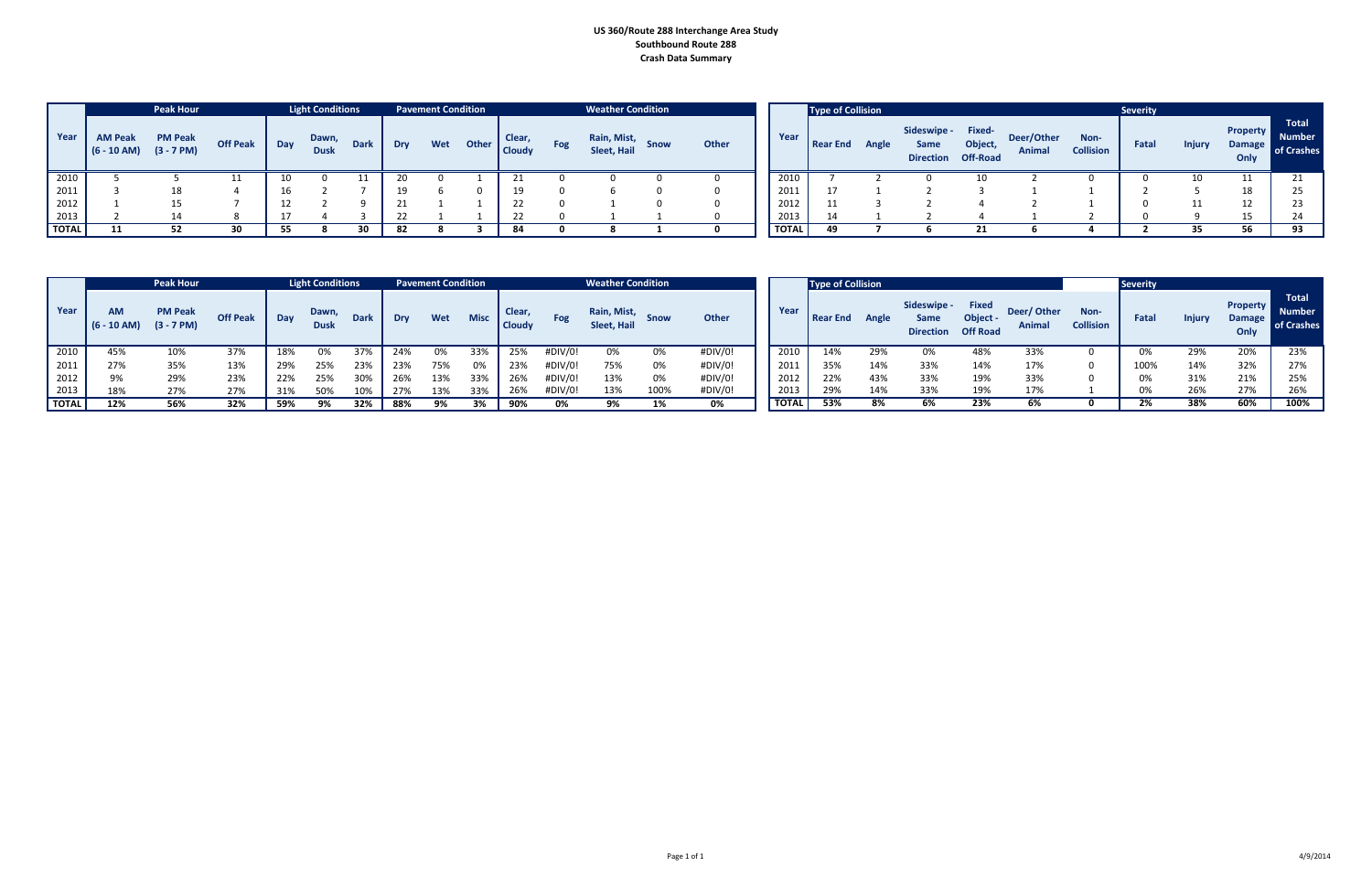#### **US 360/Route 288 Interchange Area Study Eastbound US 360 Crash Data Summary**

|              |                                 | <b>Peak Hour</b>               |                 |     | <b>Light Conditions</b> |             |     | <b>Pavement Condition</b> |       |                         | <b>Weather Condition</b>   |             |       |       | Type of Collision |       |                                               |                             |                             |                             |                       | <b>Severity</b> |               |                                   |                                |
|--------------|---------------------------------|--------------------------------|-----------------|-----|-------------------------|-------------|-----|---------------------------|-------|-------------------------|----------------------------|-------------|-------|-------|-------------------|-------|-----------------------------------------------|-----------------------------|-----------------------------|-----------------------------|-----------------------|-----------------|---------------|-----------------------------------|--------------------------------|
| Year         | <b>AM Peak</b><br>$(6 - 10$ AM) | <b>PM Peak</b><br>$(3 - 7 PM)$ | <b>Off Peak</b> | Day | Dawn,<br><b>Dusk</b>    | <b>Dark</b> | Dry | Wet                       | Other | Clear,<br><b>Cloudy</b> | Rain, Mist,<br>Sleet, Hail | <b>Snow</b> | Other | Year  | <b>Rear End</b>   | Angle | Sideswipe - Fixed<br>Same<br><b>Direction</b> | Object -<br><b>Off Road</b> | Deer/Other<br><b>Animal</b> | Head On Non-Collision Other | <b>Backed</b><br>Into | Fatal           | <b>Injury</b> | <b>Property</b><br>Damage<br>Only | Tota<br><b>Numb</b><br>of Cras |
| 2010         | 36                              |                                |                 | -98 |                         |             |     |                           |       |                         |                            |             |       | 2010  | 96                |       |                                               |                             |                             |                             |                       |                 |               |                                   | 137                            |
| 2011         | 61                              |                                | 46              | 108 |                         |             | 118 |                           |       | 118                     |                            |             |       | 2011  | 97                |       |                                               |                             |                             |                             |                       |                 |               | 105                               | 140                            |
| 2012         | 33                              |                                | 55              | 82  |                         |             | 102 |                           |       |                         |                            |             |       | 2012  | 85                |       |                                               |                             |                             |                             |                       |                 |               | 98                                | 122                            |
| 2013         |                                 |                                | 44              |     |                         |             | 107 |                           |       |                         |                            |             |       | 2013  |                   |       |                                               |                             |                             |                             |                       |                 |               | 107                               | 130                            |
| <b>TOTAL</b> | 185                             | 141                            | 203             | 389 | 38                      | 102         | 439 |                           |       | 447                     |                            |             |       | TOTAL | 379               |       |                                               |                             |                             |                             |                       |                 | 117           | 412                               | 529                            |

|              |              |                       | <b>Severity</b> |               | <b>Property</b>       | <b>Total</b>                |
|--------------|--------------|-----------------------|-----------------|---------------|-----------------------|-----------------------------|
| on-Collision | <b>Other</b> | <b>Backed</b><br>Into | Fatal           | <b>Injury</b> | <b>Damage</b><br>Only | <b>Number</b><br>of Crashes |
| 0            | 0            | $\mathfrak z$         | 0               | 35            | 102                   | 137                         |
| 2            |              | 0                     | 0               | 35            | 105                   | 140                         |
| 0            | 0            | 1                     | 0               | 24            | 98                    | 122                         |
|              | 0            | 0                     | 0               | 23            | 107                   | 130                         |
| 3            |              | 3                     | 0               | 117           | 412                   | 529                         |

|              |                            | <b>Peak Hour</b>               |                 |     | <b>Light Conditions</b> |             |     | <b>Pavement Condition</b> |      |                        |      | <b>Weather Condition</b>          |     |       |              | Type of Collision |       |                     |                                                       |                      |     |                                    |      |                       | <b>Severity</b> |               |                                   |                                   |
|--------------|----------------------------|--------------------------------|-----------------|-----|-------------------------|-------------|-----|---------------------------|------|------------------------|------|-----------------------------------|-----|-------|--------------|-------------------|-------|---------------------|-------------------------------------------------------|----------------------|-----|------------------------------------|------|-----------------------|-----------------|---------------|-----------------------------------|-----------------------------------|
| Year         | <b>AM</b><br>$(6 - 10 AM)$ | <b>PM Peak</b><br>$(3 - 7 PM)$ | <b>Off Peak</b> | Day | Dawn,<br><b>Dusk</b>    | <b>Dark</b> | Dry | Wet                       | Misc | <b>Clear</b><br>Cloudy | Fog  | Rain, Mist,<br><b>Sleet, Hail</b> |     | Other | Year         | Rear End          | Angle | Sideswipe -<br>Same | <b>Fixed</b><br>Object -<br><b>Direction Off Road</b> | Deer/Other<br>Animal |     | <b>Head On</b> Non-Collision Other |      | <b>Backed</b><br>Into | Fatal           | <b>Injury</b> | <b>Property</b><br>Damage<br>Only | <b>Total</b><br>Numb.<br>of Crash |
| 2010         | 19%                        | 30%                            | 29%             | 25% | 29%                     | 27%         | 26% | 26%                       | 50%  |                        |      | 25%                               | 50% | 0%    | 2010         | 25%               | 32%   | 21%                 | 15%                                                   | 23%                  | 50% | 0%                                 | 0%   | 67%                   | #DIV/0.         | 30%           | 25%                               | 26%                               |
| 2011         | 33%                        | 23%                            | 23%             | 28% | 29%                     | 21%         | 27% | 24%                       | 25%  | 26%                    | 100% | 25%                               | 25% | 50%   | 2011         | 26%               | 28%   | 33%                 | 23%                                                   | 23%                  | 0%  | 67%                                | 100% | 0%                    | #DIV/0!         | 30%           | 25%                               | 26%                               |
| 2012         | 18%                        | 24%                            | 27%             | 21% | 16%                     | 33%         | 23% | 23%                       | 13%  | 23%                    | 0%   | 21%                               | 25% | 50%   | 2012         | 22%               | 22%   | 36%                 | 31%                                                   | 15%                  | 0%  | 0%                                 | 0%   | 33%                   | #DIV/0          | 21%           | 24%                               | 23%                               |
| 2013         | 30%                        | 22%                            | 22%             | 26% | 26%                     | 19%         | 24% | 27%                       | 13%  | 24%                    | 0%   | 28%                               |     | በ%    | 2013         | 27%               | 18%   |                     | 31%                                                   | 38%                  | 50% | 33%                                | 0%   | 0%                    | #DIV/0!         | 20%           | 26%                               | 25%                               |
| <b>TOTAL</b> | 35%                        | 27%                            | 38%             | 74% | 7%                      | 19%         | 83% | 16%                       |      | 84%                    |      | 14%                               | 1%  | 0%    | <b>TOTAL</b> | 72%               | 14%   |                     |                                                       | 2%                   |     | 1%                                 | 0%   |                       | 0%              | 22%           | 78%                               | 100%                              |

|                            |                |                      |              |                       | <b>Severity</b> |               |                                          |                                             |
|----------------------------|----------------|----------------------|--------------|-----------------------|-----------------|---------------|------------------------------------------|---------------------------------------------|
| er/ Other<br><b>Animal</b> | <b>Head On</b> | <b>Non-Collision</b> | <b>Other</b> | <b>Backed</b><br>Into | Fatal           | <b>Injury</b> | <b>Property</b><br><b>Damage</b><br>Only | <b>Total</b><br><b>Number</b><br>of Crashes |
| 23%                        | 50%            | 0%                   | 0%           | 67%                   | #DIV/0!         | 30%           | 25%                                      | 26%                                         |
| 23%                        | 0%             | 67%                  | 100%         | 0%                    | #DIV/0!         | 30%           | 25%                                      | 26%                                         |
| 15%                        | 0%             | 0%                   | 0%           | 33%                   | #DIV/0!         | 21%           | 24%                                      | 23%                                         |
| 38%                        | 50%            | 33%                  | 0%           | 0%                    | #DIV/0!         | 20%           | 26%                                      | 25%                                         |
| 2%                         | 1%             | 1%                   | 0%           | 1%                    | 0%              | 22%           | 78%                                      | 100%                                        |